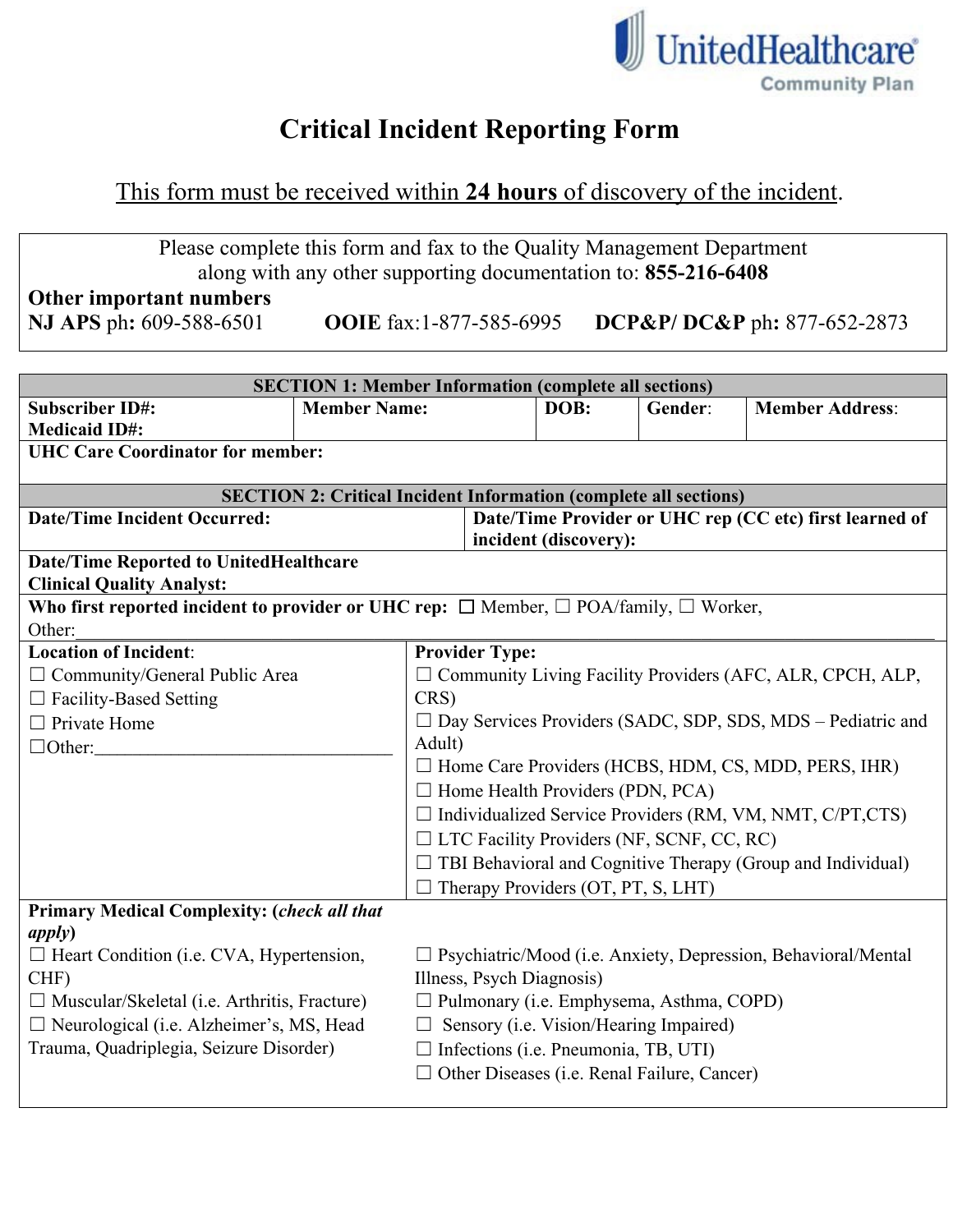

| <b>Relationship of Alleged Perpetrator:</b>                      |                                                                        |
|------------------------------------------------------------------|------------------------------------------------------------------------|
| $\Box$ Authorized Representative                                 | <b>Other Relative</b>                                                  |
| $\Box$ Brother                                                   | No Relationship/Stranger                                               |
| $\Box$ Daughter                                                  | $\Box$ Power of Attorney                                               |
| $\Box$ Daughter-In-Law                                           | $\Box$ Self                                                            |
| $\Box$ Father                                                    | $\Box$ Self-Direction Provider                                         |
| $\Box$ Friend or Neighbor (non-caretaker)                        | Service Provider                                                       |
| $\Box$ Granddaughter                                             | Sister                                                                 |
| $\Box$ Grandson                                                  | Son<br>$\perp$                                                         |
| $\Box$ Guardian                                                  | $\Box$ Son-In-Law                                                      |
| $\Box$ Mother                                                    | Spouse/Intimate Partner                                                |
| <b>Incident / Alleged Incident Type:</b>                         |                                                                        |
| $\Box$ Unexpected death of a member                              | Neglect/Mistreatment, caregiver (paid or unpaid)                       |
| $\Box$ Media involvement or the potential for media              | Neglect/Mistreatment, self                                             |
| involvement                                                      | Neglect/Mistreatment, other                                            |
| $\Box$ Physical abuse (including seclusion and                   | Exploitation, financial                                                |
| restraints both physical and chemical)                           | Exploitation, theft                                                    |
| $\Box$ Psychological / Verbal abuse                              | Exploitation, destruction of property                                  |
| $\Box$ Sexual abuse and/or suspected sexual abuse                | Exploitation, other                                                    |
| $\Box$ Fall resulting in the need for medical                    | Theft with law enforcement involvement                                 |
| treatment                                                        | $\Box$ Failure of member's Back-up Plan                                |
| $\Box$ Medical emergency resulting in need for                   | $\Box$ Elopement/Wandering from home or facility                       |
| medical treatment                                                | $\Box$ Inaccessible for initial/on-site meeting                        |
| $\Box$ Medication error resulting in serious                     | $\Box$ Unable to Contact                                               |
| consequences                                                     | $\Box$ Inappropriate or unprofessional conduct by a provider involving |
| Psychiatric emergency resulting in need for<br>medical treatment | member                                                                 |
| Severe injury resulting in the need for                          | Cancellation of utilities                                              |
| medical treatment                                                | Eviction/loss of home                                                  |
| Suicide attempt resulting in the need for                        | Facility closure, with direct impact to member's health and            |
| medical attention                                                | welfare                                                                |
|                                                                  | Natural disaster, with direct impact to member's health and            |
|                                                                  | welfare                                                                |
|                                                                  | $\Box$ Operational Breakdown                                           |
|                                                                  | $\Box$ Other (explain below)                                           |
|                                                                  |                                                                        |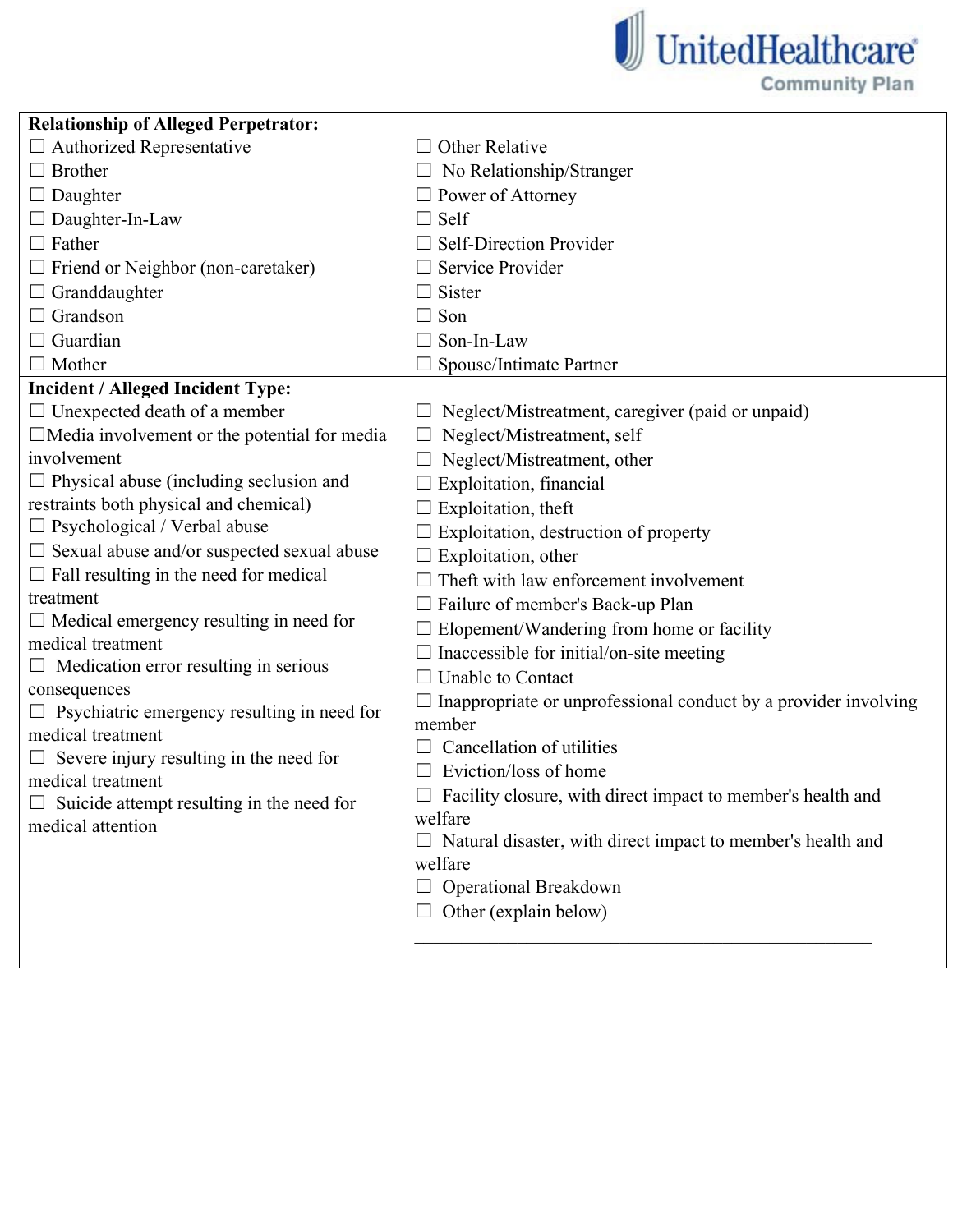

**Description of Incident** (submit additional pages if needed):

**Explain the Relationship of the CI to the member's present health Status:** *Is there a Risk Assessment Agreement? Was the backup plan on members Plan of Care? Does the backup plan need to change?*

If CI inflicted by another individual, identify alleged offender's name (if possible): **Document Relationship of alleged offender and Member:** □ Power of Attorney, □ Authorized Representative, ☐ Guardian, ☐ Self-Direction Provider

Actions taken immediately to mitigate risk to Member: (what you did to ensure member's safety within 24 hrs. Please list dates and times of attempts to contact these agencies, if faxed please save confirmation) □ 911/EMS notified

- □ APS notified if incident involves an Adult either suspected or actual physical, mental, sexual abuse, or exploitation.
- ☐ **Accrediting Agency** notified
- □ **DDD** notified
- □ **DOH** Facility Hotline notified

□ **OOIE** notified if incident involves an Adult in a Nursing Home involved either suspected or actual physical, mental, sexual abuse or exploitation.

□ **DCP&P/DC&P** notified if incident involves a Child either suspected or actual physical, mental, sexual abuse, neglect or financial exploitation.

 $\mathcal{L}_\mathcal{L} = \{ \mathcal{L}_\mathcal{L} = \{ \mathcal{L}_\mathcal{L} = \{ \mathcal{L}_\mathcal{L} = \{ \mathcal{L}_\mathcal{L} = \{ \mathcal{L}_\mathcal{L} = \{ \mathcal{L}_\mathcal{L} = \{ \mathcal{L}_\mathcal{L} = \{ \mathcal{L}_\mathcal{L} = \{ \mathcal{L}_\mathcal{L} = \{ \mathcal{L}_\mathcal{L} = \{ \mathcal{L}_\mathcal{L} = \{ \mathcal{L}_\mathcal{L} = \{ \mathcal{L}_\mathcal{L} = \{ \mathcal{L}_\mathcal{$  $\mathcal{L}_\mathcal{L} = \{ \mathcal{L}_\mathcal{L} = \{ \mathcal{L}_\mathcal{L} = \{ \mathcal{L}_\mathcal{L} = \{ \mathcal{L}_\mathcal{L} = \{ \mathcal{L}_\mathcal{L} = \{ \mathcal{L}_\mathcal{L} = \{ \mathcal{L}_\mathcal{L} = \{ \mathcal{L}_\mathcal{L} = \{ \mathcal{L}_\mathcal{L} = \{ \mathcal{L}_\mathcal{L} = \{ \mathcal{L}_\mathcal{L} = \{ \mathcal{L}_\mathcal{L} = \{ \mathcal{L}_\mathcal{L} = \{ \mathcal{L}_\mathcal{$ 

- $\Box$  Accused worker removed from home and from providing care to UHC member pending investigation
- $\Box$  New worker assigned to provide services
- $\Box$  Family member/POA notified
- $\Box$  Other-please describe

**Critical Incident Resolved at the Time of the Report?** ☐ Yes ☐ No